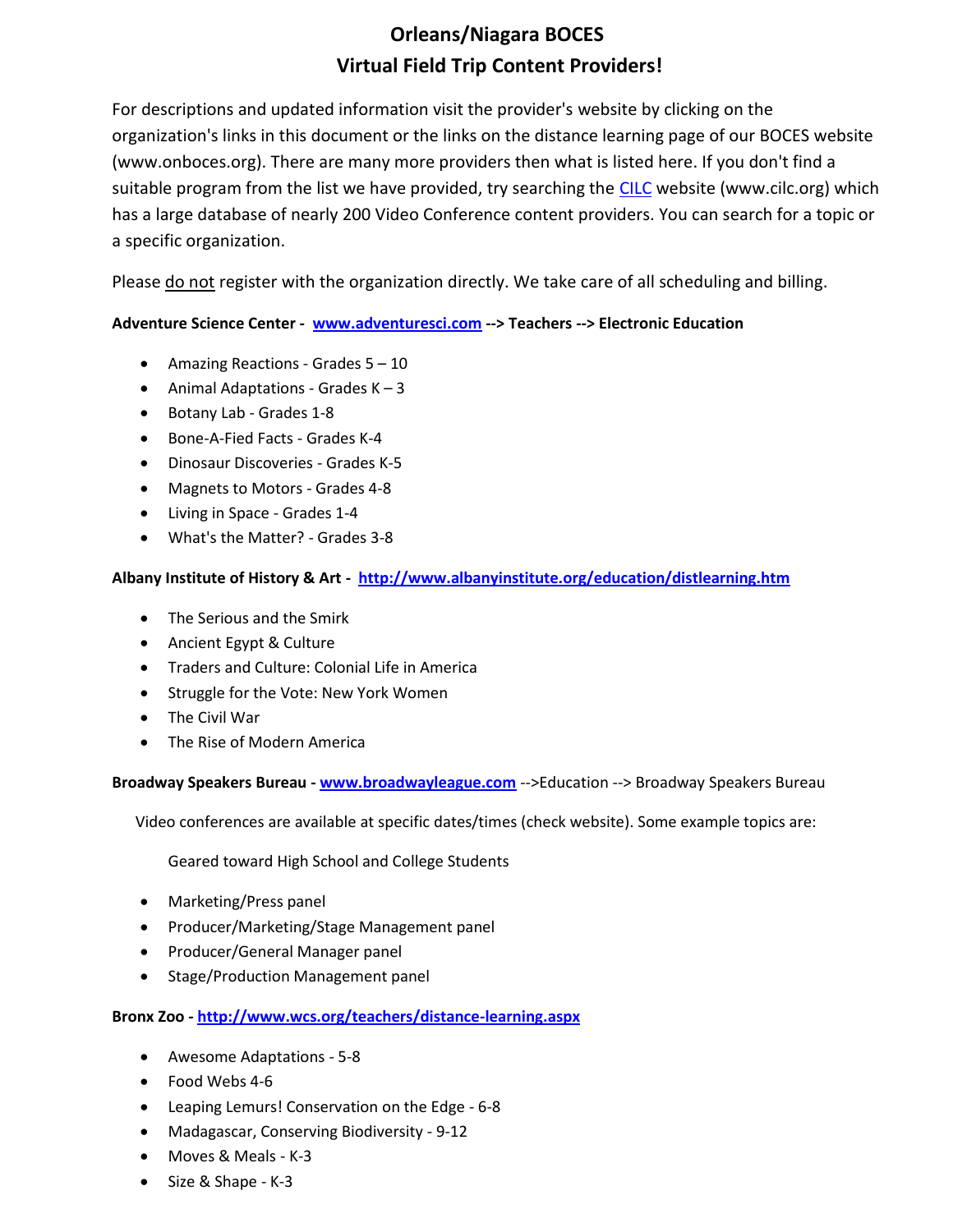#### **BUBL - Bathysphere Underwater Biological Laboratory**

**[http://www.monroe.edu/webpages/bproject/index.cfm](http://www.monroe.edu/webpages/bproject/videoconfer.cfm)**

- Transfer of Energy 2-7
- The rise and Fall of Buoyancy
- H2O Hero
- Diving Into Geometry

# **Buffalo Museum of Science -**

**[http://www.sciencebuff.org/](http://www.sciencebuff.org/programs/school-programs/distance-learning/)** -->Programs-->School Programs-->Distance Learning opportunities

- Fascinating Fossils: Tracing the Tracks of the Past K-3
- The World of Mini Beasts: Investigating Insects 1-4
- Growing up in Ancient Egypt 3-6
- Rock Riddles and Mineral Mysteries 4-6

# **Buffalo Zoo [-http://www.buffalozoo.org/distance\\_learning.html](http://www.buffalozoo.org/distance_learning.html)**

- Zoo's Clues (grade pre-K) NEW for Fall 2011!
- Animal Classification (grades 1-5) NEW for Fall 2011!
- Who's at the Zoo? K-3
- Habitat Explorers 3-8
- SENSE-sational Animals K-6
- Behavior Basics K-8
- Animal Enrichment
- $\bullet$  Q & A K-12
- The Rainforest Experience 1-7
- Conservation Connection 4-12
- Gorilla Quest 5-12
- WILD Winter Animals

## **Center for Puppetry Arts -**

**[www.puppet.org](http://www.puppet.org/edu/dis_programs-videoconferencing.shtml)** -->Education-->Distance Learning--> Interactive Video Conferencing

- Making Healthy Choices (Pre-K-2)
- Anansi the Spider (PreK -2)
- Dinosaurs (Pre-K -2)
- Butterflies (Pre-K-2)
- Gingerbread Boy (Pre-K -2)
- Exploring Africa (Pre-K -3)
- $\bullet$  Spiders (1-6)
- $\bullet$  Plants (2-3)
- Tropical Rainforest (3-5)
- Native Americans (3-6)
- $\bullet$  Mexico (3-8)
- Africa Mali (4-8)
- Discovering Puppetry in Other Cultures (4-12)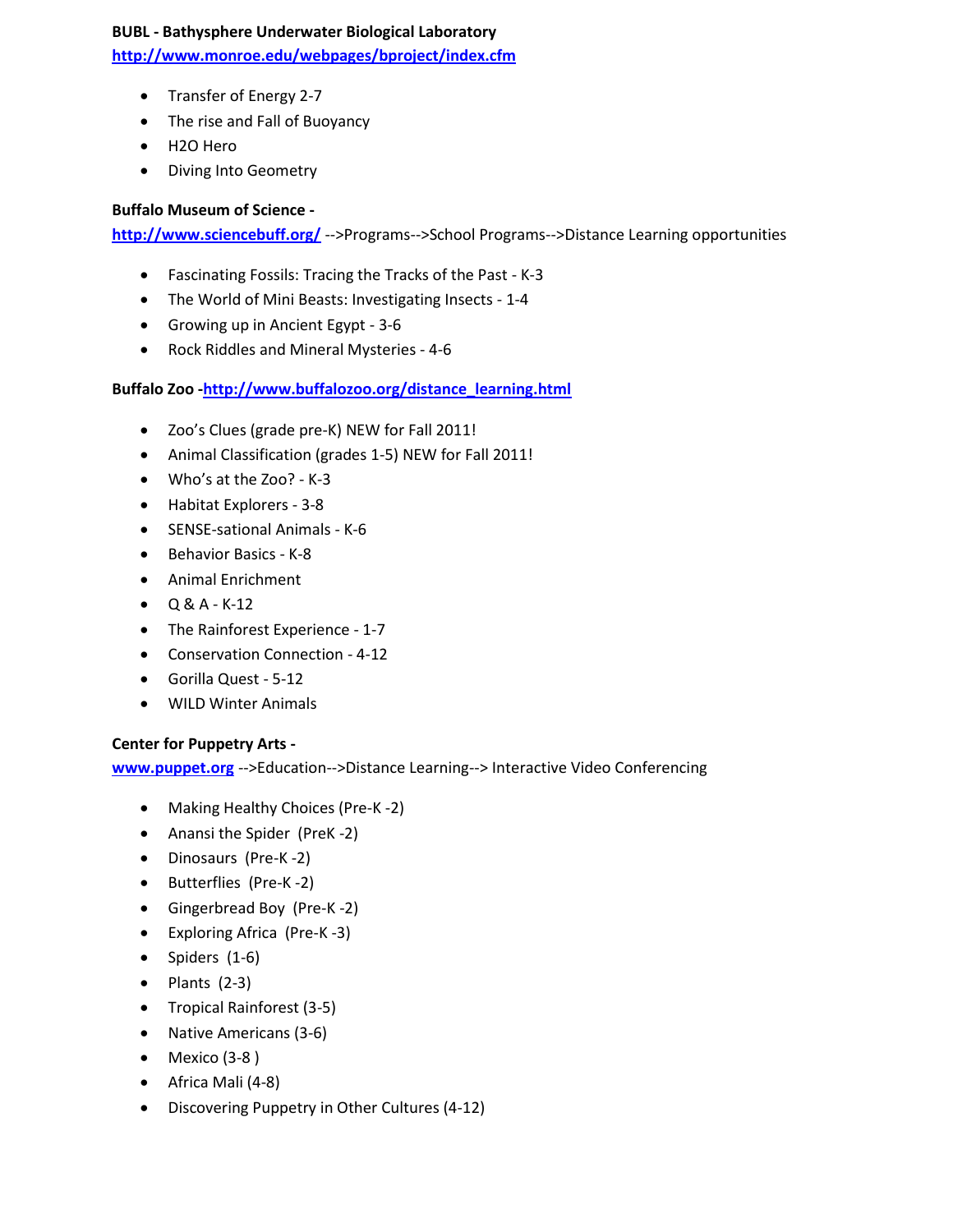#### **Cleveland Museum of Art - [www.clevelandart.org](http://www.clevelandart.org/learn/distance%20learning/elementary.aspx)** --> Set a Course for Adventure

Disciplines: L=Language Arts, SS=Social Studies, M=Math, S=Science, F=Foreign Language

- $\bullet$  A Is for Animal  $*$  K–1 L
- A Is for Apple, A Is for Art  $*$  K–1 L
- African Art: Secular and Supernatural \* 7–12 L, SS
- African Masks\* 2–5 L, SS
- America Diversifying \* 9-12 L, SS
- America Emerging \* 9-12 L, SS
- America Enduring \* 9–12 L, SS
- America Expanding \* 9–12 L, SS
- America Transforming \* 9–12 L, SS
- Ancient American Art: The Aztec and Their Ancestors \* 7–12 L, SS, F
- Angles and Answers: Origami and Math \* 4–5 M
- Arms, Armor, and Simple Machines \*4–6 S
- Art of Adornment \* 6–8 L, SS
- Aztec, Maya, and More \* 3–6 L, SS
- Coins, Coins, Coins \* 3–5 L, SS
- Contemporary Art \* 4-12 L, SS
- Egyptomania: Animals \* 2–6 SS
- Egyptomania: Daily Life \*2–6 SS
- Egyptomania: Hieroglyphics \* 2–6 SS
- Egyptomania: Mummies \* 2–6 SS
- Form, Function, and Faith \* 8–12 SS, M
- Gods and Heroes of Greece and Rome \* 6–12 L, SS
- Gods and Heroes of India \* 6–12 L, SS
- Gods and Heroes of the Maya \* 6–12 L, SS
- Harlem Renaissance \* 9–12 L, SS
- $\bullet$  Impressionism  $*$  4-12 L, SS, F
- Italian Art: From Etruscan to Modern \* 6-12 L, SS, F
- Japanese Art: Humble and Bold \* 6–12 L, SS
- Knights, Castles, and Kings \* 2–5 L, SS
- L'Art de L'Afrique \* 9–12 L, SS, F
- Math Connections in Art \* 6-10 M
- Medieval Masterpieces \* 7–12 L, SS
- Modernism: Early 20th–Century Art \* 9–12 L, SS, F
- Museum Careers \* 9–12 L
- Native Americans and Settlers \* 4–6 L, SS
- Photography: How Does a Camera Work? \* 5-8 S
- Photography: What Makes a Good Photograph? \* 5–8 L
- Race Is a Four–Letter Word \* 7–12 L, SS
- Renaissance Painting: An Overview \* 9-12 L, SS
- Scary Art  $*$  7–12 L, SS
- Self-Image, Self-Portrait \* 7-12 L, SS
- $\bullet$  Spanish Art  $*$  9-12 L, SS, F
- $\bullet$  Te Toca a Ti  $*$  7-12 L, F
- Tessellation Exploration \* 7-12 SS, M
- The Art and Science of Natural Dyes  $*$  4–6 S
- Tomb Culture of Ancient China \* 7-12 L, SS

# **Cleveland Institute of Music [-http://www.cim.edu/dl/programs/](http://www.cim.edu/dl/programs/)**

- Dalcroze Eurhythmics Pre-K and K
- Let's Go to the Show Pre-K and K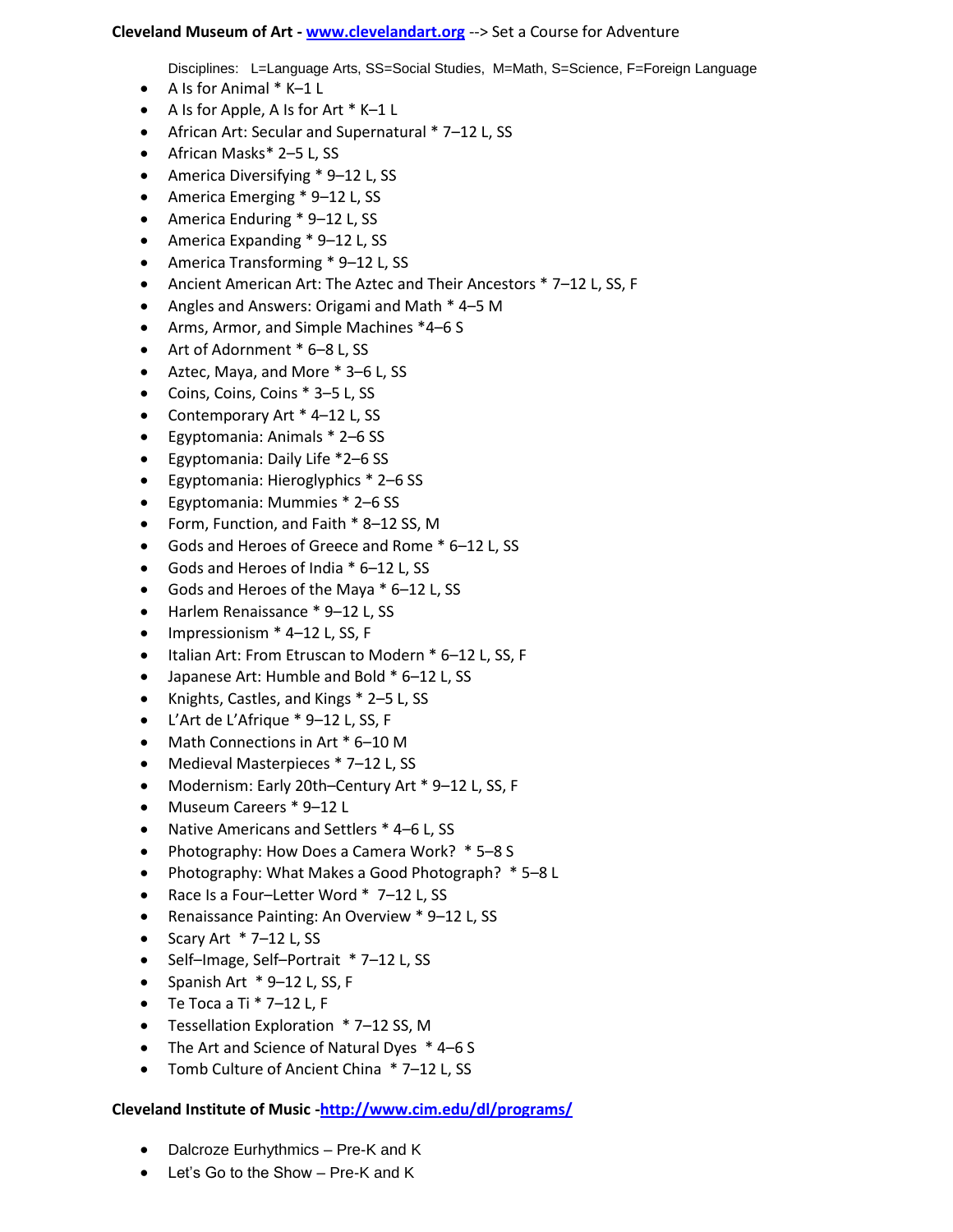- Music in Movies Grades 2 4
- Mozart Math Grades 3 and 4
- $\bullet$  Introduction to Musical Instruments and Concepts Grades  $3-5$
- The Music Game Show Grades  $4 6$
- $\bullet$  Music in Our Lives Grades  $4-6$
- Musical Geography of Ohio Grade 4
- Musical Geography of America Grade 5
- Musical Geography of Europe Grade 6
- Creative Imagination Grades 5 7
- Math and Music Grades 6 8
- Percussion Summit Grades  $6 8$
- Science of Sound Grades  $6 8$
- Costuming the Play Grades 6 12
- The Painted Face: Stage Make-Up for Students Grades 6 12
- The Painted Face II: Specific Stage Make-Up for Students Grades 6 12
- The Sew Must Go On For teachers and adults only
- Giacomo Puccini Grades 6 12
- $\bullet$  Ludwig van Beethoven Grades 6 12
- $\bullet$  Flamenco! Grades  $7 12$
- Langston Hughes Grades 8 -12
- 1945: Music in a Changing World Grades 9 12
- Frederic Chopin Grades  $9 12$
- $\bullet$  Igor Stravinsky Grades  $9 12$
- Introduction to 20th Century Music Grades 9 12
- $\bullet$  Introduction to Impressionism Grades  $9 12$
- The Jazz Age Grades  $9 12$
- $\bullet$  Meet the Young Artists Grades  $6 12$
- Careers in Music Grades 9 12
- Concert Band Coaching –All Grades
- Jazz Band Coaching All Grades
- Music Master Class All Grades
- String Orchestra Coaching All Grades

# **COSI - Center of Science and Industry [-http://www.cosi.org/educators/videoconferencing/](http://www.cosi.org/educators/videoconferencing/)**

- In Depth: Autopsy 10-12 (See an actual autopsy)
- Surgical Suite: Total Knee Replacement 6-12 (See a Live Surger!)
- Video Visits: Weather Watch 4-7
- Video Visits: Gadget Works 2-6 (pick from Force & Motion or Simple Machines)

## **Discovery Center of Springfield - <http://www.discoverycenter.org/Programs/ProgramTopics.htm>**

- All About Birds! All About Reptiles! All About Mammals! 1-5
- Animal Awareness Pre-K -2
- Animal Families Pre-K 2
- Astronomy Abounds 4-8
- Bon Appétit 3-6
- Bugs? Insects? Pre-K 1
- Bridging Forces 4-8
- Chemistry Capers 3-9
- Chopstick China 3-8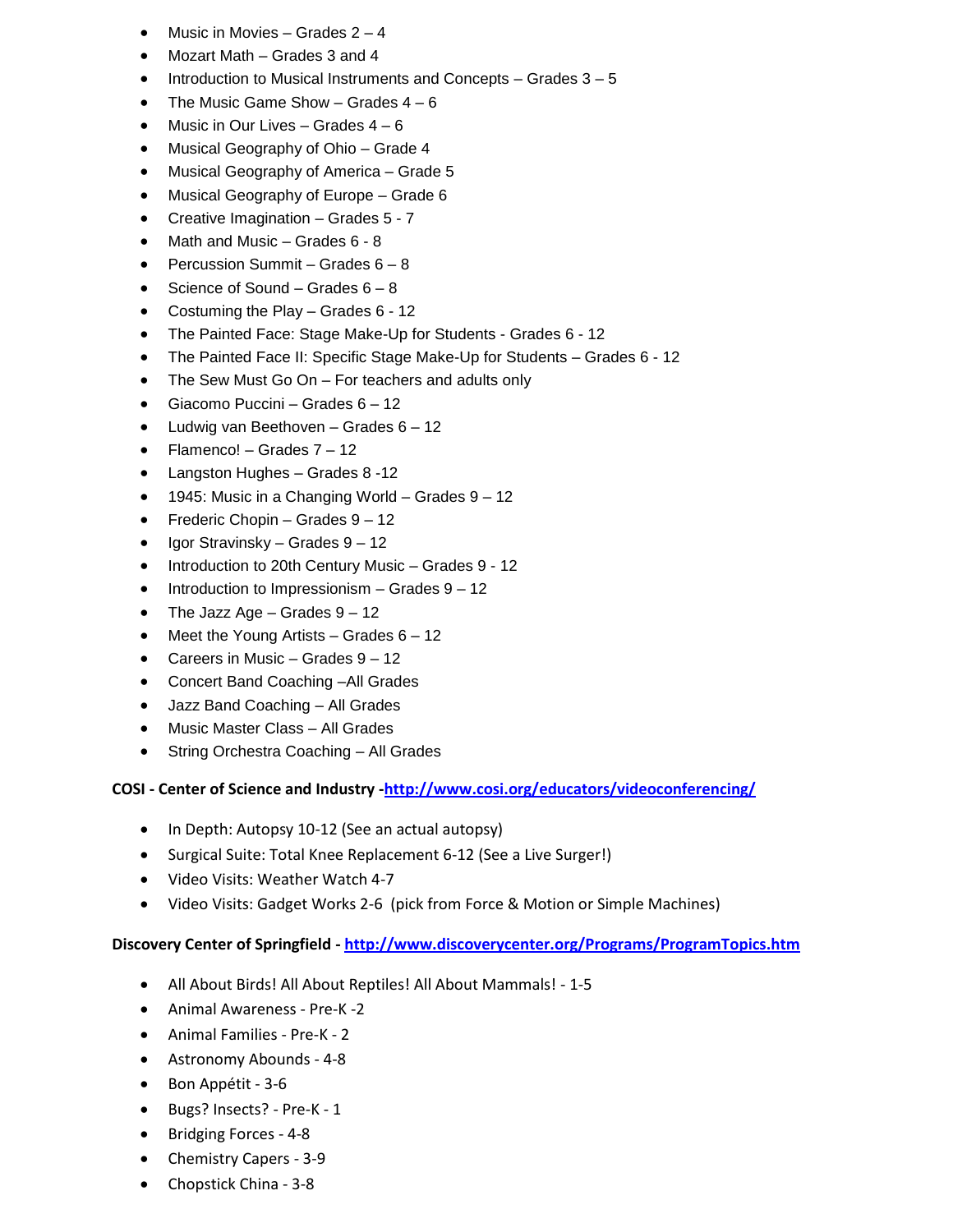- Ecology Exploration 4-8
- Endangered Animals 5-12
- Geology Rocks 3-6
- The Gene Scene 7-12
- Jump Into Japan 3-8
- Les Animaux en Français 2-12
- Magnet Mania 2-8
- Magnifico Mexico 1-5
- My Amazing Body K-2
- Simply Marvelous Machines 3-6
- Native American Use of the Bison K-12
- Peruse Peru 3-8
- Your Wild Backyard K-5

# **Ellis Island -**

**[www.nps.gov/elis](http://www.nps.gov/elis/forteachers/videoconference-program.htm)** --> For Teachers--> Distance Learning Opportunities-->Videoconference Programs

 A Distant Shore - The next best thing to visiting the Ellis Island Immigration Museum is to participate in a videoconference distance learning program with a park ranger who broadcasts to your classroom live from Ellis Island. Students in grades 4-5 learn about the immigrant experience at Ellis Island through a variety of interpretive talks, videos, photos, and primary documents. This 40-minute program requires the completion of pre-visit and post-visit activities.

# **Frederic Remington Art Museum - [www.fredericremington.org](http://www.fredericremington.org/page.php?p=137&s=5)** -->Education & Programs-->Distance Learning

For Middle School and High School Students

- A Splendid Little War: Frederic Remington and the Heyday of Yellow Journalism
- Frederic Remington and the Lost Wax Bronze Casting Process
- Frederic Remington: His Life and Times

## **Global Nomads Group - [www.gng.org/programs](http://www.gng.org/programs/)**

 Programs by this provider are offered on specific Dates/times. Check out their website. Here are some examples:

- The Somalia Food Crisis: What Fuels The Famine?
- Pillars of Islam
- Today's Native Americans
- The Rising Price of Cotton
- T[he Arab Spring](http://www.gng.org/programs/fall2011/The-Arab-Spring.html)
- HUMANITARIAN CRISIS: The Democratic Republic of Congo
- The Economics of Corn
- The Sudan Referendum
- Border Crossings: Mexico/US
- Students Rebuild Live from Haiti, North American Students connect with Haitian peers
- CARE International: Defending Dignity, Fighting Poverty
- Project DRC (Democratic Republic of Congo)
- *Year long program:* ONE LENS: Look. Engage. Network. Sense: Cultivating Cross Cultural Literacy Through Film and Digital Stories - students from Indonesia, Malaysia, Vietnam and the United States will explore the role of media in an ever-changing global society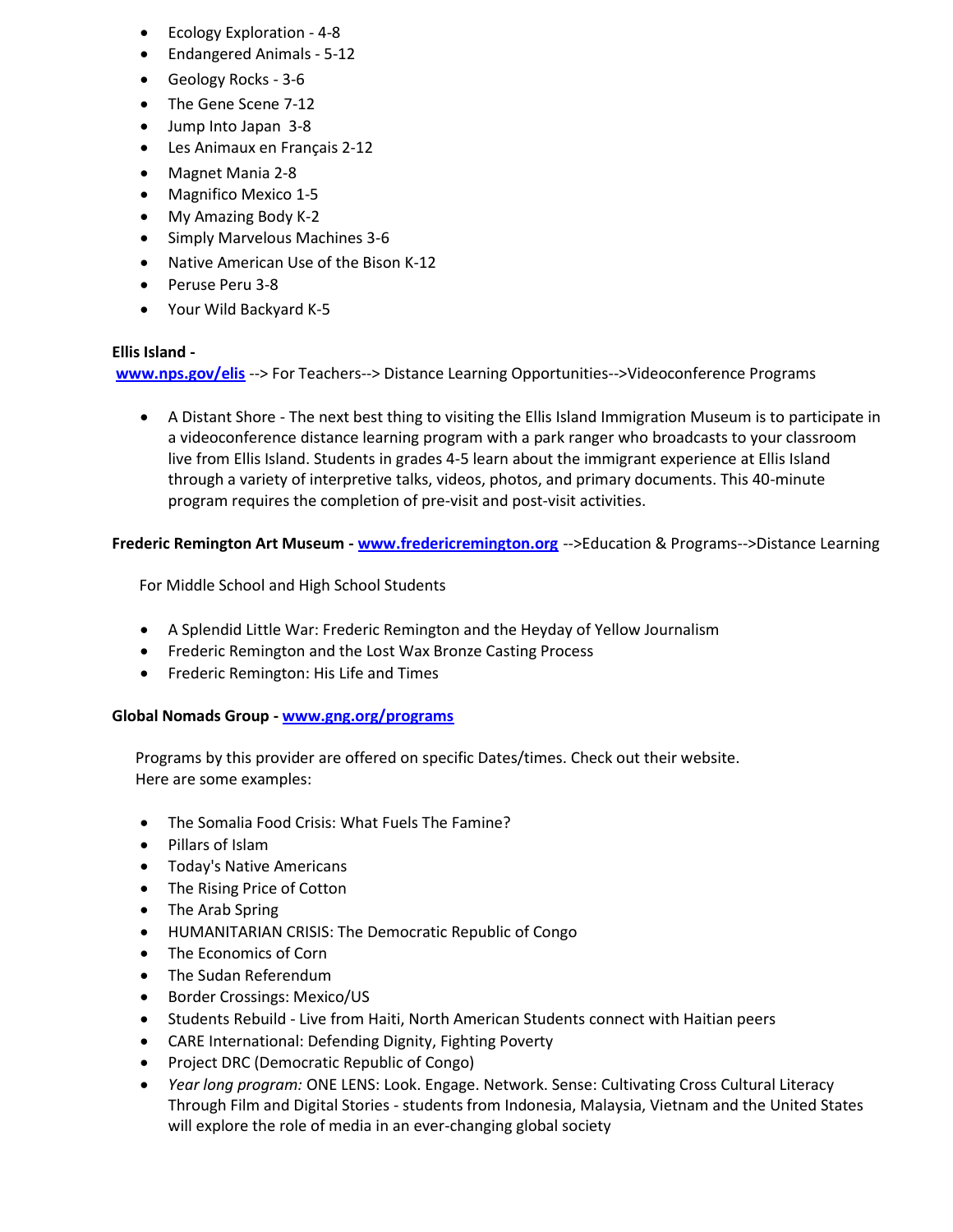**Historically Speaking - [http://www.speakinghistorically.com](http://www.speakinghistorically.com/Our_Service.html)** --> Our Services

Paul Stillman performs first-person historical characterizations.

- Benjamin Franklin All Ages
- Theodore Roosevelt 4th and up
- Nasty Ned the Frontiersman All Ages
- Byron Scott, Civil War Soldier 4th and up
- Thomas Stillwell, Revolutionary War Soldier 4th and up
- Native American All Ages
- Galileo 6th and up
- Ethyerhode of Pyggewhystle, Medieval Craftsman 6th and up
- Samurai 6th and up
- Colonial Craftsman 4th and up

#### **Holocaust Memorial & Tolerance Center -**

**[http://www.holocaust-nassau.org](http://www.holocaust-nassau.org/#pageID=474)** --> Education --> Educators-->Holocaust Programs

Children of the Holocaust - Students meet and interact with a Holocaust survivor

**Indianapolis Zoo - [www.indianapoliszoo.com](http://www.indianapoliszoo.com/SitePages/Education/DLCalendar.aspx)** --> Education-->Distance Learning

- Animal Adaptations K-8
- Africa K-8
- Amazing Amazon K-8
- Animals in Winter K-5
- Ani-math k-8
- Butterflies: Flights of Fancy K-5
- Coral Reef K-8
- Desert Discovery 2-8
- $\bullet$  Earth Day K-5
- Endangered Species K-8
- Growing Up Wild! K-2
- Not So Scary Animals K-5
- Penguins K-8
- Plants: Let's Go Green K-5
- Polar Bear: Giant of the Arctic K-8
- The Mitten K-2
- The Three Snow Bears K-2
- Winston of Churchill: One Bear's Battle Against Global Warming K-2

## **Manhattan School of Music -**

**<http://dl.msmnyc.edu/>** -->K-12 & Community Programs--> (Coaching & Lessons or Musical themes)

- Latin Jazz: The Spanish Tinge
- Classical Music Now 8-12
- Jazzy Themes: A History of American experimentation with Classical music's most popular themes
- Jazz Ensemble Coaching 6-12
- The History of Jazz: Swinging Through Time 3-8
- The 1940s: The Big Band Era
- American Music: Tonality, Tradition, and Innovation 9-12
- Broadway Babies: A Jazzy Look at Broadway
- Journey Through Jazz, Level I: 1-5
- Journey Through Jazz, Level II: 4-8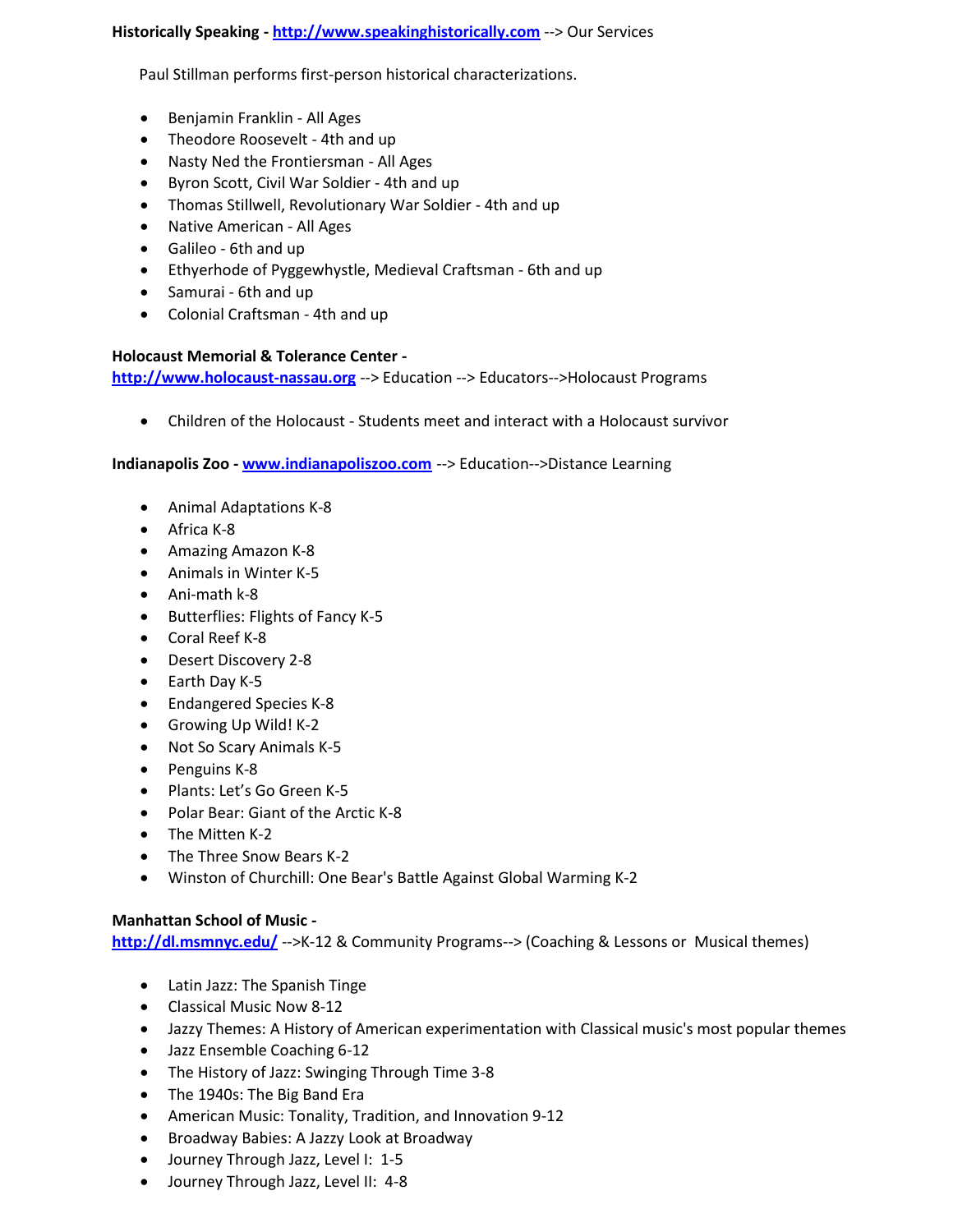- Journey Through Jazz, From the Charleston
- Group Instrumental Lessons 7-12
- Vocal/Choral Ensemble Coaching 6-12
- Instrumental Ensemble Coaching 6-12
- Music, Melody & Me 3-5 Can be tailored for specific grade level
- Opera & Me: My Story 1-5
- The Music of World War II: Songs of Hope and Love
- Rat Pack Favorites: Music from Frank, Sammy, and all their Pals
- Duke Ellington: America's Composer 4-8
- Classical Meets Pop: How the Two Fall in Love 8-12
- The Biggest Hits in Jazz: From the Charleston to Herbie Hancock
- Music and Literature: How the Two Arts Meet 7-8
- East Meets West 1-5
- Story of a Composer: George Gershwin 7-12

**Mote Marine Laboratory [-http://www.seatrek.org/](http://www.seatrek.org/ivc/index.html)** --> Interactive Video Conferences

- Sea Me Read: Sharks K-2
- Sea Me Read: Crabs K-2
- Sea Me Read: Squid K-2
- Sea Turtles 3-8
- Manatees 3-8
- Snack Attack 3-12
- Sharks 3-8
- Discovery Reef 3-12
- Coral Reefs 7-12
- Dolphins 7-12
- Careers 7-12

## **NASA - [www.nasa.gov](http://www.nasa.gov/offices/education/programs/national/dln/events/catalog/catalogs_register_enabled_sa_archive_1.html)**

NASA has an extensive list of program choices. To browse through their list go their [website.](http://www.nasa.gov/offices/education/programs/national/dln/events/catalog/catalogs_register_enabled_sa_archive_1.html) These programs are very popular so be sure to request your program well in advance.

## **National Baseball Hall of Fame - <http://baseballhall.org/education/school-programs/curriculum>**

Each program is for grades 3-12. It may be possible to ask the organization to make one suitable for K-2

#### **Social Studies:**

- Geography: Coast to Coast
- Women's History: Dirt on Their Skirts
- Labor History: Hardballs and Handshakes
- Civil Rights History: Before You Could Say "Jackie Robinson"
- Popular Culture: Take Me Out to the Ballgame!
- Cultural Diversity: Diversity in the Dugout

## **Math:**

- Geometry: Circling the Bases
- Statistics: Batter Up!
- Economics: The Business of Baseball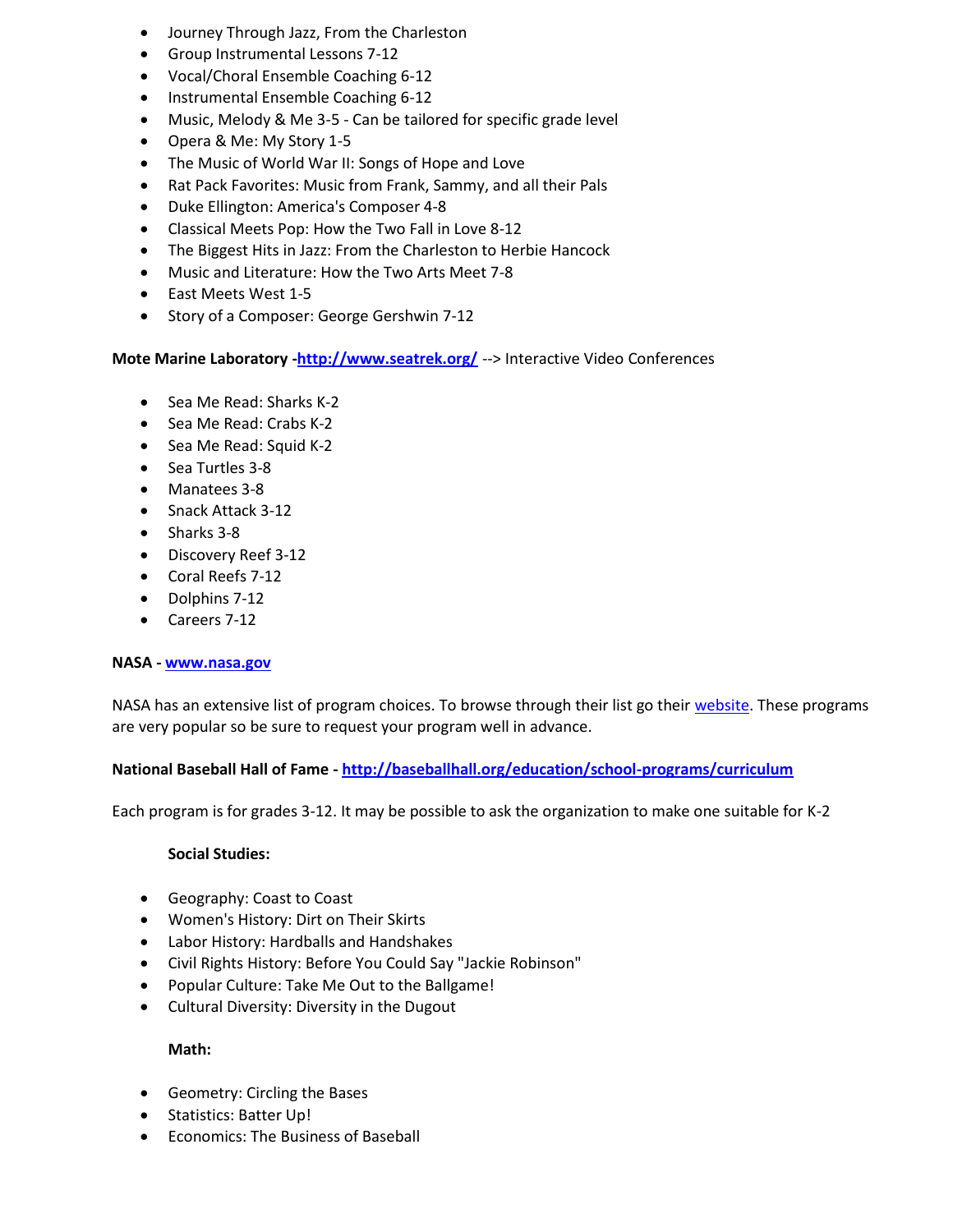#### **Science:**

- Physical Science: Science on the Sandlot
- Innovation: Tools of the Trade

# **The Arts:**

- Communication Arts: Going, Going, Gone!
- Visual Arts: Painting the Corners

# **Character Education:**

- Character Education: The Iron Horse
- Leadership: Leading Off

#### **NYSCI - New York City's hands-on science and tech center<http://www.nysci.org/learn/education/virtualvisits/topics>**

- Chemistry Demonstration (Grades 3 *–* 12; Chemistry)
- Laser Demonstration (Grades 4 *–* 9; Physics)
- Magic and Science (Grades K *–* 4; Physical Science, Chemistry)
- Sophisticated Shadows (Grades K-2; Physical Science)
- Fun with Bubbles (Grades K *–* 2; Physical Science, Chemistry)
- Illustrious Illusions: Secrets Revealed! (Grades K *–* 3; Biology)
- Journey Inside the Eye (Grades K *–* 3; Biology)
- Nanoscience: Atomically Engineering our Future (Grades 6 *–* 12; Physical Science, Chemistry)
- Hidden Kingdoms: The World of Microbes (Grades 4 *–* 9; Microbiology)
- Search for Life (Grades 6 *–* 12; Astronomy, Astrobiology, Microbiology)
- Mathematica: Beyond Numbers (Grades 6 *–* 12; Math)
- Sports Challenge (Grades 4 *–* 9; Physics)
- System Science: Intro to Networks (Grades 6 *–* 12; Biology, Computer Science)
- Playground Science (Grades 3 *–* 6; Physics)

**Ohio Historical Society - <http://www.ohiohistoryteachers.org/05/>** - You will have to scroll down far to see the list programs

- Exploring History: Glaciers, Grooves, Fens and Forts 3-8
- So You Know the Civil War? 4-12
- So You Know the Election? 4-12
- So You Know the U.S. Government? 4-12
- Ask the Archaeologist 4-12
- Mound Building Cultures 4-12
- Can She Trust You? 4-12
- Pieces of the Past: Introduction to Primary Sources 4-12
- Picture This: Interpreting the Past with Photographs
- You Can Make History: What Shall I Wear Today? K-3
- You Can Make History: Is Anybody Home? K-3
- You Can Make History: Trees, Trees, Trees K-3
- You Can Make History: How Will They Know About You? K-3
- You Can Make History: What Shall I Do Today? K-4
- You Can Make History: What's in Your House? K-3
- So You Know Ohio? 3-8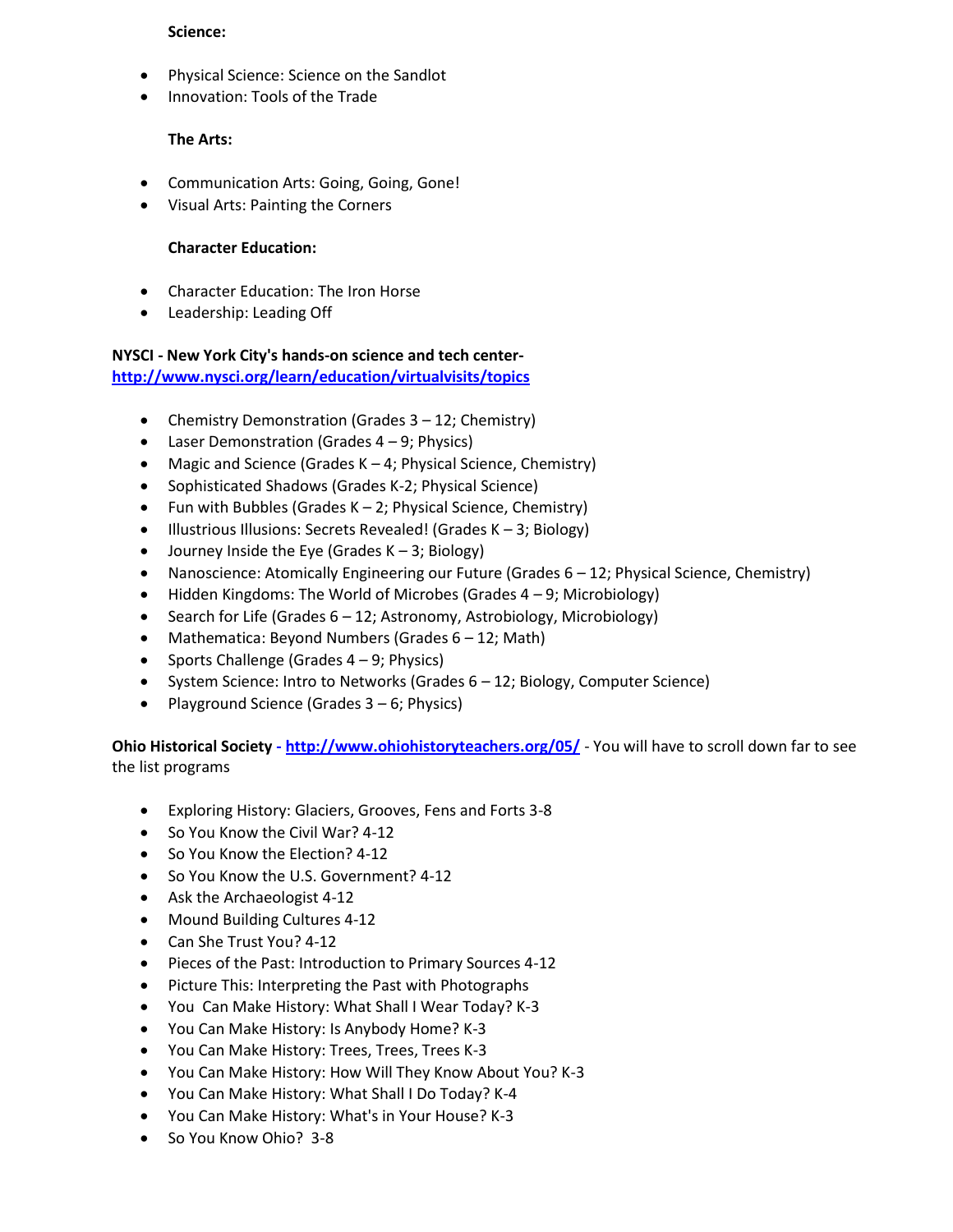#### **Old Fort Niagara - [http://oldfortniagara.org](http://oldfortniagara.org/education/distance.php)** --> Education-->Distance Learning

Possible topics:

- Artifacts
- The Fur Trade
- American Revolution
- War of 1812
- World War I
- World War II
- "Ask the Expert"
- Colonial Life
- French & Indian War
- 18th/19th Century Uniforms and Clothing
- Pre & Post Tour Programs

## **The Paley Center for Media - <http://www.paleycenter.org/videoconferencing>**

- Fractured Fairy Tales 1-4
- Master of Suspense: Hitchcock on the Box 7-12
- The Civil Rights Movement on Television 5-12
- Tooned into Animation 3-7
- The Golden Years of Television 12
- Portrayals of Women of Television 8-12
- Around the World 2-5
- The Fine Art of Persuasion: Television and Advertising 5-8
- Muppets and Puppets K-3

## **Pennsbury Manor - <http://www.pennsburymanor.org/distantlearn.html>**

- A tour of Pennsbury Manor 3-12
- The Voyage of the Submission 4-12
- Slavery in Pennslyvania: The Request 4-12

## **San Diego Zoo - [Website](http://www.sandiegozoo.org/teachers/video_index.html)**

- Animal Adaptations
- Animal Classifications
- Endangered Species

# **SERC - Smithsonian Environmental Research Center [http://www.sandiegozoo.org/teachers/video\\_index.html](http://www.serc.si.edu/education/dl/video/index.aspx)**

- Birds of a Feather K-7
- Chesapeake Bay 2-12
- Aquatic Ecosystems: Putting the Parts Together 4-9
- Blue Crab Biology 4-12
- Forest Ecology 5-12
- Investigating Global Warming: Clues to a Changing Climate 7-12

## **Toledo Zoo - <http://www.toledozoo.org/edzoocation/distance.html>**

- Animal Adaptations (K-12)
- Animal Coverings (K-3)